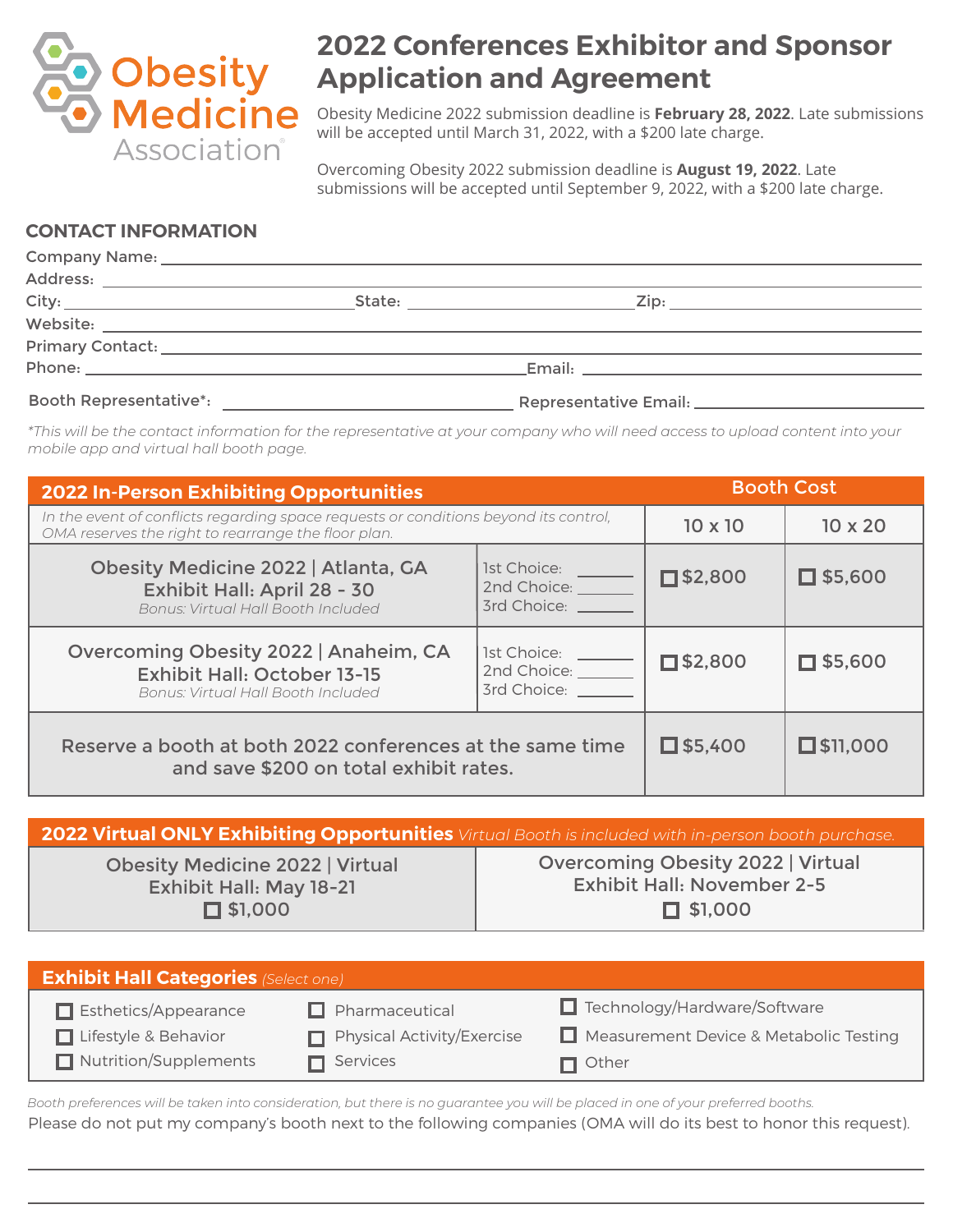#### **2022 SPONSORSHIP OPPORTUNITIES**

To reserve your sponsorship opportunity for the Spring 2022 Obesity Medicine Conference, please check the box with **OM**. To reserve your sponsorship opportunity for the Fall 2022 Overcoming Obesity Conference, please check the box with **OO**.

# In-Person Sponsorship Opportunities | (OM - April 28-30) (OO - October 13-15)

| <b>Conference Bag</b> (Sold individually):                                                                         |                                                                              | <b>On-Site Branding:</b> |         |                                                   |
|--------------------------------------------------------------------------------------------------------------------|------------------------------------------------------------------------------|--------------------------|---------|---------------------------------------------------|
| <b>OM</b>                                                                                                          | OO                                                                           | <b>NO</b>                | OO      |                                                   |
| □                                                                                                                  | □<br>Your Product (\$2,500)                                                  | □                        | □       | Product Sample Table (\$2,000)                    |
| □                                                                                                                  | □<br>Literature (\$1,500)                                                    | ◻                        | ⊔       | Trail Map (\$1,100)                               |
| □                                                                                                                  | Water Bottle (\$6,200)<br>□                                                  | □                        | ш       | Onsite Guide Front or Back Cover (\$2,000)        |
| □                                                                                                                  | □<br>Lip Balm (\$1,200)                                                      | □                        | □       | Onsite Guide Full Page Ad (\$1,500)               |
| □                                                                                                                  | □<br>Notebook & Pen (\$4,800)                                                | □                        | ⊔       | Floor Cling (\$750)                               |
| ◻                                                                                                                  | ш<br>Screen Cleaner (\$3,000)                                                | □                        | □       | On-Site Banner (\$2,250)                          |
| □                                                                                                                  | ⊔<br>Mints (\$2,700)                                                         | ◻                        | ⊔       | Selfie Wall (\$2,500)                             |
|                                                                                                                    | <b>Speaking Opportunities:</b>                                               | □                        | ⊔       | Hi-Boy Branded Table (\$750)                      |
| ப                                                                                                                  | ப<br>Lunch Presentation (1 hour) (\$50,000)                                  | □                        | ⊔       | High Top Charging Table (\$3,000)                 |
| □                                                                                                                  | Breakfast Presentation (45 min) (\$35,000)<br>⊔                              | □                        | ப       | Hand Sanitizer Station (\$1,800)                  |
| □                                                                                                                  | ш<br>Exhibit Hall Presentation (15 min) (\$3,500)                            | Digital:                 |         |                                                   |
| □                                                                                                                  | Dine Around Dinner (\$5,000)<br>ப                                            | ◻                        | ப       | Mobile App Push Notificiation (\$600)             |
| Packages:                                                                                                          |                                                                              | П                        | ப       | Pre-Conference Email Banner Ad (\$1,200)          |
| □                                                                                                                  | ப<br>Hotel Package (\$15,000)                                                | ◻                        | П       | Post-Conference Vendor Email Listing<br>(\$2,000) |
| □                                                                                                                  | □<br>Exhibit Hall Reception (\$10,000)                                       | □                        | □       | WiFi (\$8,500)                                    |
| □                                                                                                                  | □<br>Digital Conference Package (\$4,000)                                    | ◻                        | ш       | Conference Website Ad (\$2,000)                   |
| □                                                                                                                  | 'Get Noticed' Package (\$6,500)<br>⊔                                         | □                        | ப       | Two Twitter Posts (\$750)                         |
| □                                                                                                                  | Health & Safety Package (\$7,500)<br>П                                       |                          |         |                                                   |
|                                                                                                                    | Virtual Sponsorship Opportunities   (OM - May 18-21) (OO - November 2-5)     |                          |         |                                                   |
|                                                                                                                    | <b>Virtual Exhibit Hall Sponsorships:</b>                                    | Digital:                 |         |                                                   |
| <b>OM</b><br>ப                                                                                                     | OO<br>ப<br>Trail Map (\$1,100)                                               | <b>OM</b><br>□           | OO<br>ப | Mobile App Push Notification (\$600)              |
| □                                                                                                                  | ப<br>Product Demo Presentation (15 min) (\$3,000)                            | ⊔                        | ப       | Pre-Conference Email Banner Ad (\$1,200)          |
| □                                                                                                                  | Homepage Featured Sponsor Logo (\$1,500)                                     | П                        | ш       | Post-Conference Vendor Email Listing              |
|                                                                                                                    | Homepage Featured Sponsor Banner Ad                                          |                          |         | (\$2,000)                                         |
|                                                                                                                    | (\$2,000)                                                                    |                          |         | Two Twitter Posts (\$750)                         |
|                                                                                                                    | Social Wall Featured Sponsor Banner Ad<br>(\$1,000)                          |                          |         |                                                   |
| *If any sponsorship items are purchased for both the in-person and virtual event, an additional 15% will be given. |                                                                              |                          |         |                                                   |
|                                                                                                                    | Payment Information Payment in full must be submitted with this Application. |                          |         |                                                   |

| Payment Amount: \$ | Card $\#$ :                                     | Exp. Date: $_{--}/_{--}$ |
|--------------------|-------------------------------------------------|--------------------------|
|                    | OR Check enclosed, payable to "OMA". Signature: | Date:                    |

*Before submitting this Application, new exhibitors and previously-approved exhibitors proposing to promote new products or services must apply for approval at https://obesitymedicine.org/corporate-relations/new-exhibitors-and-sponsors/.*

*By signing this Application, I have read and agreed to the 2022 Obesity Medicine Association Conference Exhibitor and Sponsor Application and Agreement Terms and Conditions available at https://obesitymedicine.org/terms/, which are incorporated into this Application and Agreement by reference. I understand that OMA reserves the right to monitor exhibitors from presenting products or services that were not initially disclosed in the new exhibitor application when submitted to OMA. Upon request, I also agree to provide proof of insurance 60 days prior to each conference.*

#### Complete this form and return it to the Obesity Medicine Association MAIL: 7173 S. Havana St. #600-130, Centennial, CO 80112 | FAX: 303.779.4834 | EMAIL: exhibit@obesitymedicine.org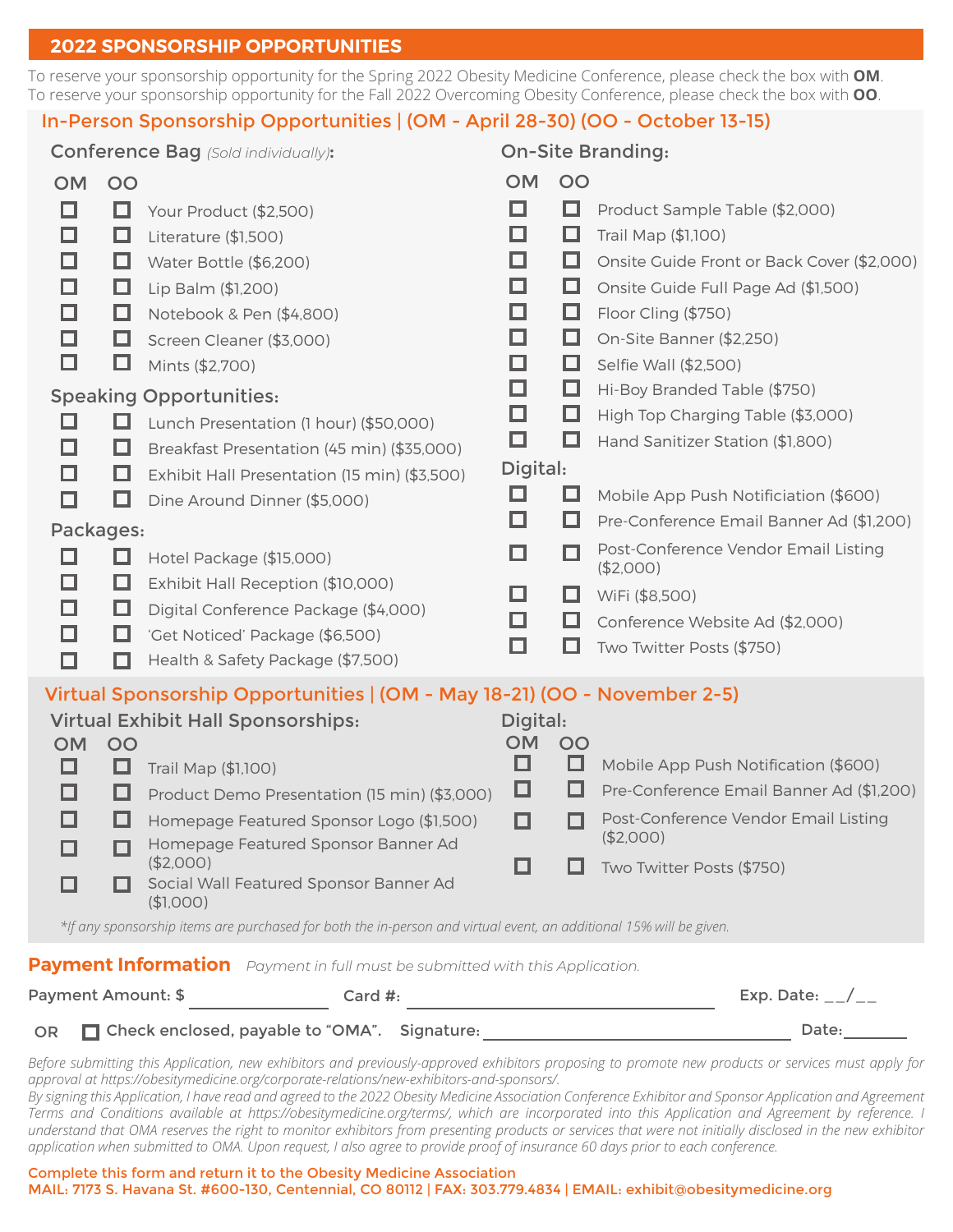

# **CONFERENCE EXHIBITOR AND SPONSOR APPLICATION AND AGREEMENT TERMS AND CONDITIONS**

# INTRODUCTION

These Terms and Conditions are an integral part of, and are incorporated by reference into, the Conference Exhibitor and Sponsor Application and Agreement signed and submitted by each prospective exhibitor. By signing the Conference Exhibitor and Sponsor Application and Agreement, each prospective Exhibitor agrees that if its application is accepted, it is bound by, and will comply with, these Terms and Conditions.

OMA may accept or reject any application to exhibit in its sole discretion and has full and final authority to interpret, amend, or supplement these Terms and Conditions.

#### BOOTH ASSIGNMENTS

OMA will assign booths only to applicants that have paid the full amount due for the booth space requested. If OMA assigns an applicant to a booth that is less expensive than the booth requested, OMA will refund the difference.

OMA uses a 10-year historical point system to assign exhibit booth locations. Approved exhibitors who have submitted payment will be assigned space according to the points system up to 30 days prior to the conference. When there is a tie in the number of points, the date of receipt of payment is used to determine priority. After the 30-day cutoff, unassigned space will be available on a first-come, first-served basis. The point system is calculated based on:

- The number of OMA exhibit booths a company has purchased within the past 10 years; and
- The dollars spent on sponsorships, including educational grants, advertisements, etc. for the respective conference or Corporate Advisory Council membership. Exhibitors will earn one point for every \$1,000 contributed.

#### BOOTH RELOCATIONS

OMA reserves the right to revise the floor plan in the event of conflicts regarding space requests or conditions beyond its control. OMA does not customarily relocate booths. However, if a relocation must occur, OMA will notify the affected exhibitor, and if the relocation is not acceptable to the exhibitor, the exhibitor may cancel and receive a full refund.

#### **BOOTHS**

- Two booths may be purchased side by side at double the single booth rate.
- Only staff members of the exhibiting company are permitted to receive and wear exhibitor badges and must be identified prior to each conference. Booth representative names must be submitted by the deadline outlined in the Exhibitor Kit. Any additional badges or name changes requested after the deadline are subject to a \$50 charge.
- Any additional exhibit booth needs, including but not limited to electrical, telecommunication, additional furniture, lead retrieval, and/or accessories are the responsibility of the exhibitor and can be ordered through the conference decorator.
- Booths may not exceed 8 feet in height

# CANCELLATIONS

If OMA receives written notice of cancellation or reduction of onsite booth space not less than 60 days prior to the first day of the respective conference, OMA will refund 50 percent of the fee paid for the cancelled space.

If OMA receives written notice of cancellation or reduction of booth space less than 60 days prior to the first day of the respective conference, or receives no notice of cancellation, no refund will be paid.

These cancellation fee terms will apply regardless of the execution date of the application. In the event that OMA has to cancel the in person portion of the 2022 events, \$1,800 will be refunded for the onsite portion. In the event of in person cancellation, \$1,000 will be retained and will go towards the virtual conference exhibit hall where regular cancellation policy applies.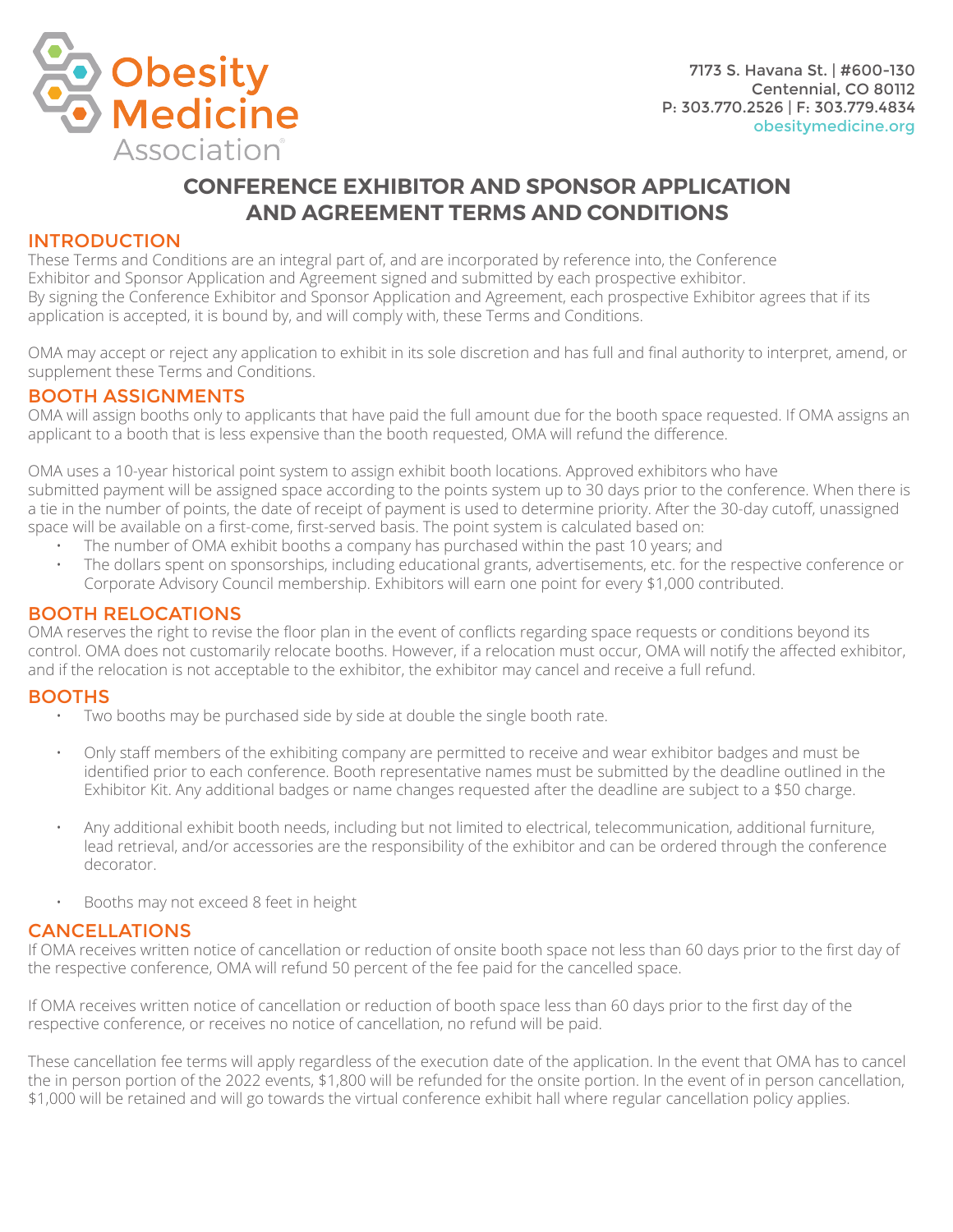



# FORCE MAJEURE

In the event any part of the exhibit hall or facility is destroyed or damaged so as to prevent OMA from permitting an exhibitor to occupy assigned space during any part or the whole of the exhibition period, or in the event occupation of the assigned space during any part or the whole of the exhibition period is prevented by strikes, Acts of God, war, terrorism, disease, influenza, or threat thereof, national emergency, or other cause beyond the control of OMA, then Exhibitor shall be charged for space during the period it was or could have been occupied by the Exhibitor; and Exhibitor hereby waives any claim against OMA, its directors, officers, agents, or employees for losses or damages which may arise in consequence of such inability to occupy assigned space, its sole claim against OMA being for a refund of a ratable portion of the fee paid, for the period it was prevented from using the space.

# LICENSE TO OMA

#### Photography

OMA may take photographs and reproduce them in educational, news, or promotional materials, whether in print, electronic, or other media, including the OMA website. By participating in OMA's exhibit hall, each exhibitor grants OMA the right to use photographs of its booth or personnel for such purposes.

#### Use of Exhibitor's Company Name

By exhibiting at the show, each exhibitor grants OMA a perpetual, nonexclusive license to use, display, and reproduce its name in any directory or listing of the exhibitors, and to use its name in promotional materials. OMA will not be liable for any errors in any listing or for omitting any exhibitor from any directory or listing pertaining to the show.

#### EXHIBITOR SALES AND MARKETING

OMA follows the American Medical Association's Opinion 8.06 – Prescribing and Dispensing Drugs and Devices, which requires that physicians must not place their own financial interests above the welfare of their patients.

- Complete scientific and technical data, concerning product safety, operation and usefulness, should be made available to all attendees to support such claims. The ultimate test is whether the claim, when viewed in the context of the advertisement as a whole, is false or materially misleading.
- OMA prohibits exhibitors from primarily promoting profitability or financial claims relating to their products or services. Specifically, exhibit booths and advertising materials must not include estimates of profitability or suggested retail prices to consumers and patients. In addition, OMA discourages exhibits that offer referral or other fees to physicians in exchange for recommending products or services to patients.
- OMA's exhibit hall exists primarily for the purpose of disseminating information about products and technology in the field obesity medicine. The purpose of the exhibit hall is not to promote financial opportunities for physicians, and therefore exhibits that only focus on financial claims, apart from obesity medicine products and services, will not be allowed. While the OMA reserves the right to restrict sales activities that it, in its sole discretion, deems inappropriate or unprofessional, taking orders for future delivery is permitted in the exhibit hall. Exhibitors are responsible for following the business license and sales and use tax regulations that vary from state to state. Exhibitors should consult with their tax advisors for specific tax advice.
- Exhibitors may not solicit other exhibitors. Any exhibitor or company personnel who solicit exhibitors at the show will be considered in violation of the rules and regulations and may jeopardize the company's future exhibiting status.
- Exhibitors may not staff their booths with speakers who are also on the conference program. Exhibitors who plan to staff their booths with OMA board members or other paid conference attendees agree that the individual must wear an exhibitor name badge rather than the conference attendee badge.
- If exhibitors are first-time exhibitors, or if they create a new exhibit booth that has not previously been viewed by OMA, they must submit a photo of the booth for approval not later than 60 days before the first day of the conference. Applications for approval should be submitted here: **https://obesitymedicine.org/corporaterelations/newexhibitors-and-sponsors/**.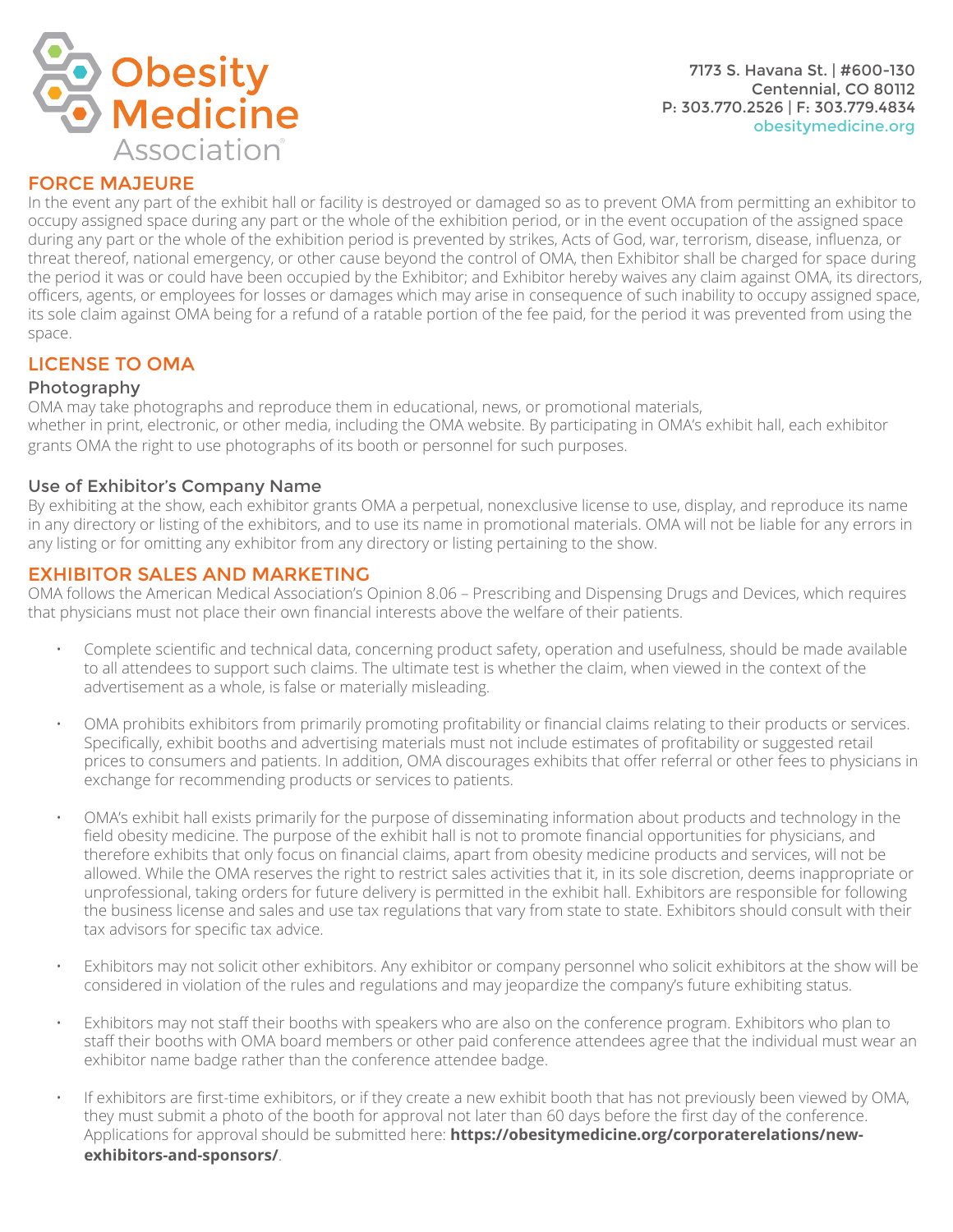

# EXHIBITOR SALES AND MARKETING, CON'T.

- The OMA name, brand, logos, and acronyms are registered, proprietary marks. Exhibitors agree that they will not use the name, brand, logos, acronyms, or seal of OMA in promotional and informational materials, signs, advertising, media promotions, or on websites without prior approval from OMA staff. However, if approval is granted from OMA staff, an exhibitor may reference its current participation by meeting name (i.e. "OMA Obesity Medicine" or "OMA Overcoming Obesity") to encourage attendees to visit the company's booth at the meeting itself.
- Exhibitors are generally allowed one pre-show and one post-show mailing to a postal address for the purpose of promoting their products or services. Pre- and post-conference mailing lists must be used within two weeks of the conference dates. Upon request, OMA provides only mailing addresses. E-mail addresses, fax numbers, and phone numbers are not provided. Exhibitors agree to submit all mailing materials to OMA must approve all advertisements prior to mailing. The purpose of this review is to ensure that the exhibitor has not indicated that OMA is endorsing the product or service or made any other misleading statements.
- Exhibitors who require clinicians to sign exclusivity clauses with respect to the sale of their products agree to disclose this to all potential customers.
- Exhibitors who wish to market their products or services using quotations from OMA members must provide OMA with written permission obtained from persons quoted.

#### MEDICAL PROCEDURES

Exhibitors that wish to conduct blood glucose testing or other medical procedures must, not less than 45 days before the first day of the Conference, submit a signed copy of OMA's Medical Procedure Provider Agreement (Exhibit A) to OMA. No animal testing may be conducted and no animals may be brought onsite.

# ANCILLARY EVENTS

Presenting Sponsors may conduct other events in connection with the Conference by completing an Affiliate Event Agreement.

# INSURANCE

Exhibitor must have, and agrees to have, general liability insurance that covers participation in trade shows of at least \$1 million per occurrence, and personal property insurance that covers all property brought onsite. Exhibitor may be obligated to provide proof-of-insurance from its carrier to OMA 60 days prior to each conference, upon request.

Exhibitor understands and acknowledges that OMA does not maintain insurance coverage for its property, and exhibitor is solely responsible to obtain such insurance.

OMA assumes no liability for any act or omission in connection with any loss or damage suffered by an exhibitor as a result of any act or omission of any vendor, service provider, or other exhibitor or party.

#### INDEMNIFICATION

Each exhibitor agrees to indemnify and hold OMA and its officers, trustees, members, employees, agents, and contractors harmless from and against all claims, losses, liabilities, lawsuits, and other actions relating to its products or services, or arising from its own actions or omissions or those of its employees, agents, or contractors.

In addition, each exhibitor assumes the entire responsibility and liability for losses, damages, and claims arising out of the exhibitor's activities on the hotel premises and will indemnify, defend, and hold harmless the hotel, its owner, and its management company, as well as their respective agents, servants, and employees from and against any and all such losses, damages, and claims.

# **SECURITY**

OMA does not guarantee against, nor is it responsible for, loss or damage that may occur in the exhibit hall. Exhibitors are encouraged to take valuables out of their exhibit booths during off hours.

#### FOOD/BEVERAGES IN BOOTH

Exhibitors may dispense food or beverages from their booth space, provided it is purchased from the conference hotel, except for samples of exhibitor's product being exhibited in the booth. The exhibitor must comply with all health department and other regulations regarding food and beverage dispensing and must send request for prior approval to OMA at least 30 days before the event.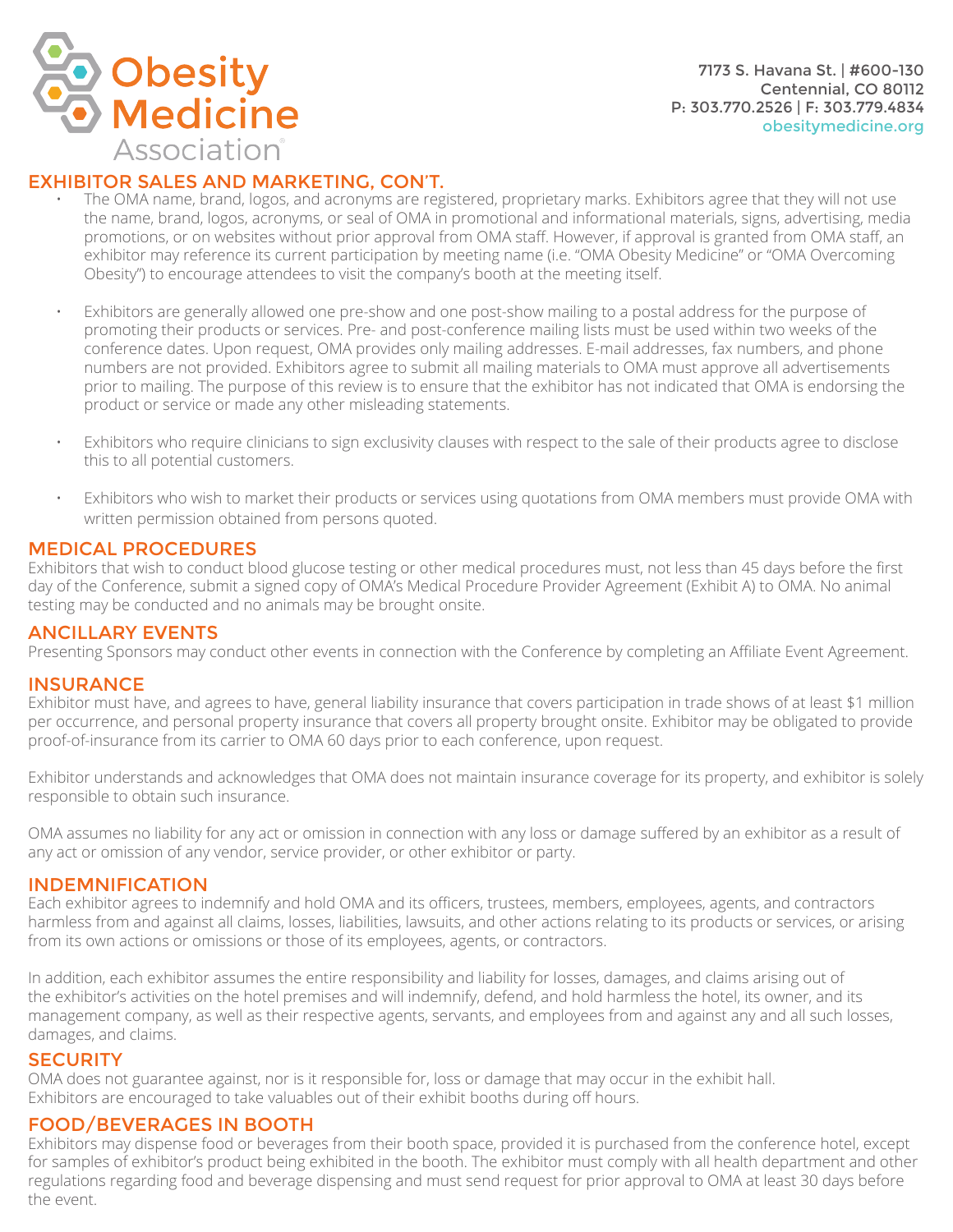

7173 S. Havana St. | #600-130 Centennial, CO 80112 P: 303.770.2526 | F: 303.779.4834 obesitymedicine.org

#### DRAWINGS/RAFFLES/GIVEAWAYS

The PhRMA and AdvaMed Codes on Interactions with Healthcare Professionals include strict limitations on the ability of research-based pharmaceutical and medical device companies to provide food, beverages, noneducational, and other nonpractice related items to health care professionals. Exhibitors agree to comply with these codes in determining what they provide health care professionals. Payments in cash or cash equivalents (such as gift certificates, gift cards, etc.) may not be offered to health care professionals either directly or indirectly. OMA in its sole discretion may withhold or deny the right to distribute gifts, souvenirs, advertising, or other materials it considers inappropriate. These rules apply to all research-based pharmaceutical and medical device companies.

Prizes and lotteries may risk violating federal regulations governing health care marketing. Exhibitors who wish to sponsor contests, raffles, or drawings for prizes must adhere to the following rules:

- Exhibitor agrees to comply with all local, state and federal laws that apply.
- Contest, raffle or drawing rules must be posted at the booth. Rules must include eligibility, date and time of drawing, the words "no purchase necessary to enter," odds of winning, how winners will be notified, etc.

#### EXHIBITOR VIOLATIONS

Exhibitors who violate these rules or who engage in any activity that reflects negatively on OMA's favorable image, goodwill, reputation, or acceptance by its members or the public, may be subject in the sole discretion of the OMA to exclusion and/or restriction, including expulsion from the exhibit hall. OMA shall not be liable for special, consequential, or incidental damages; loss; or expenses, arising directly or indirectly from or in connection with the exclusion or restriction of any exhibitor or prospective exhibitor.

OMA's maximum liability shall not in any case exceed the exhibit fee paid to OMA by the exhibitor.

- Before the exhibit hall opens, OMA will conduct a final walk-through to inspect each exhibit booth to determine if it complies with these Terms and Conditions. OMA has the right at any time to enter the area occupied by exhibitors or otherwise inspect an exhibitor's material. OMA may require removal of any exhibit or promotion, wholly or in part, that is prohibited under these Terms and Conditions. In the event of restriction or eviction, OMA is not liable for any refund to the exhibitor.
- OMA prohibits exhibitors from presenting products or services that were not disclosed in the initial application.
- OMA will solicit feedback from attendees to inform leadership of inappropriate or unprofessional exhibitors. If OMA receives a substantial number of complaints, the matter will be reviewed by leadership, and may be used to substantiate a denial of future exhibiting privileges.

# ANTITRUST GUIDELINES FOR CONDUCT AT MEETINGS

Potential antitrust violations are inherently present at all meetings of trade associations because an essential element of an antitrust violation—a combination of competitors—exists.

OMA seeks to avoid antitrust violations in connection with association activities, so participants should avoid engaging in conduct—in meetings or socially—that gives even the appearance of an impermissible conversation, agreement, alliance, or impropriety.

OMA meetings are conducted in such a way as to minimize allegations of antitrust improprieties. OMA's specific agenda and related topics will be adhered to at all times. All OMA attendees have the right to object to discussing any subject. All OMA moderators and speakers should avoid discussing or making recommendations on subjects of questionable legality and should halt discussions of impermissible subjects.

During OMA events, OMA members and exhibitors must not hold secret meetings that may facilitate antitrust violations.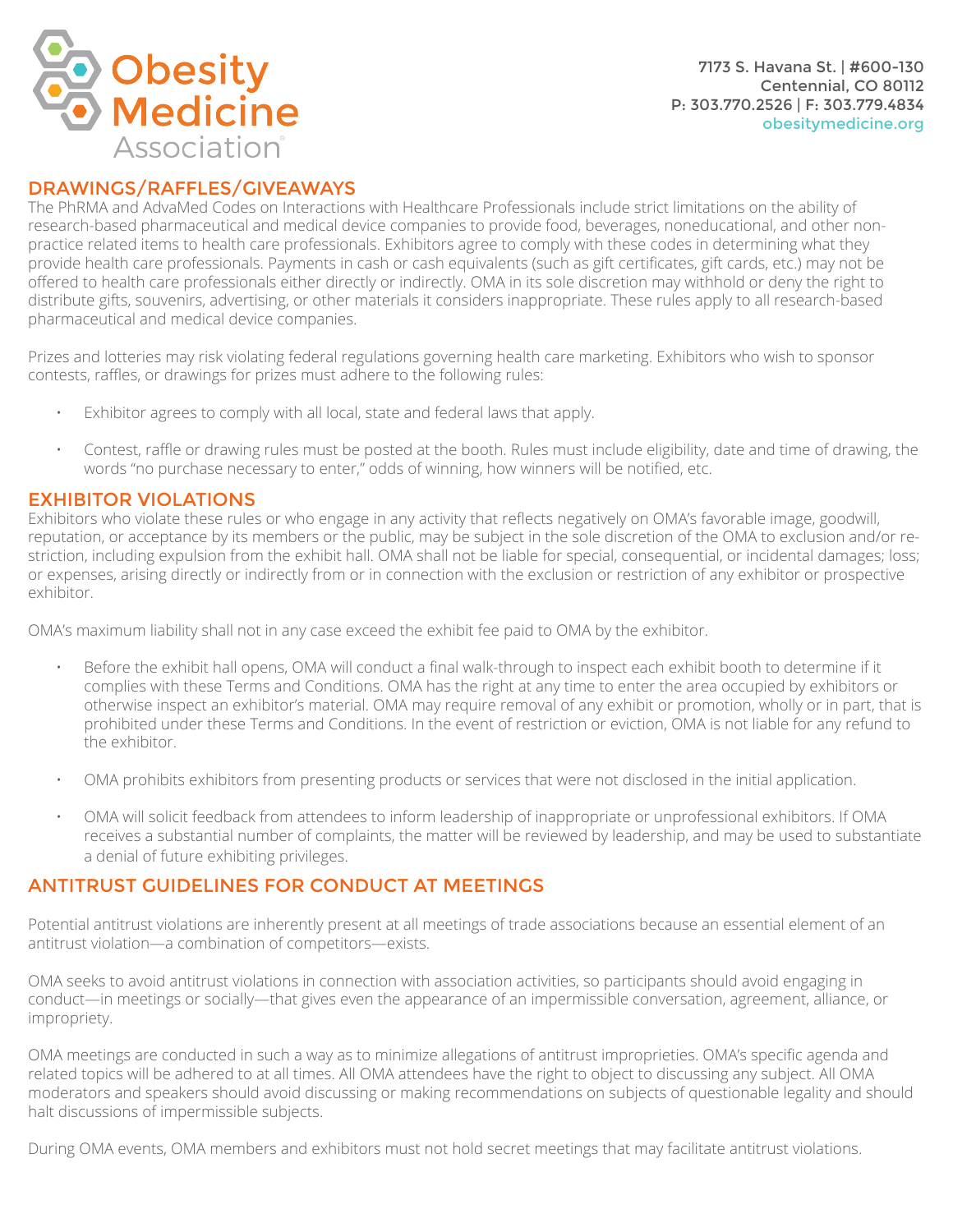

# ANTITRUST GUIDELINES FOR CONDUCT AT MEETINGS, CON'T.

For OMA, other areas to be scrutinized for antitrust compliance include discussions concerning membership, fees and services for members and non-members, statistical programs, joint research programs, standard-setting, group buying and selling programs, and certification. These are permissible, provided they are conducted with reasonably and within various applicable parameters.

Disregarding these considerations can result in antitrust exposure for OMA, as well as for the individuals and companies involved. Civil and criminal penalties apply, and private rights of action are available to those alleging business interference or economic injury.

Examples of conduct that clearly restrains competition and is presumptively unlawful include:

**Pricing:** Agreements to raise, lower, stabilize, or in any other way establish wholesale or retail (i.e., customer or patient) prices, or factors related to prices, such as costs, wages, discounts, credit terms, or profit levels. Discussions of the ethics or propriety of pricing practices, such as price adjustments, discounts, and credit terms, or whether said practices constitute an unfair trade practice. Discussions of past prices may also be suspect.

**Profit:** Discussions concerning what constitutes a "fair" profit level. Profitability claims, whether communicated verbally or in writing, are prohibited.

**Markets:** Agreements to allocate or control markets, sales territories, customers, or geographic territories.

**Restraint:** Agreements to restrict or affect the availability of products or services or the terms or conditions of their sale.

**Tying requirements:** Agreements requiring customers to purchase an ancillary item or service in order to buy the desired product or service.

**Boycotts:** Agreements refusing to deal with particular vendors or customers.

# AGREED TO BY THE EXHIBITOR NAMED BELOW:

| <b>Exhibitor Name:</b><br><u> 1989 - Johann Stein, fransk politik (d. 1989)</u>                                                     | Booth No. |
|-------------------------------------------------------------------------------------------------------------------------------------|-----------|
|                                                                                                                                     |           |
|                                                                                                                                     |           |
|                                                                                                                                     |           |
|                                                                                                                                     |           |
|                                                                                                                                     |           |
|                                                                                                                                     |           |
|                                                                                                                                     |           |
| Cell Phone:<br><u> 1989 - Johann Barbara, martin amerikan basal dan basal dan basal dan basal dan basal dan basal dan basal dan</u> |           |
| <b>Email Address:</b><br><u> 1989 - Johann Barbara, martxa alemaniar arg</u>                                                        |           |